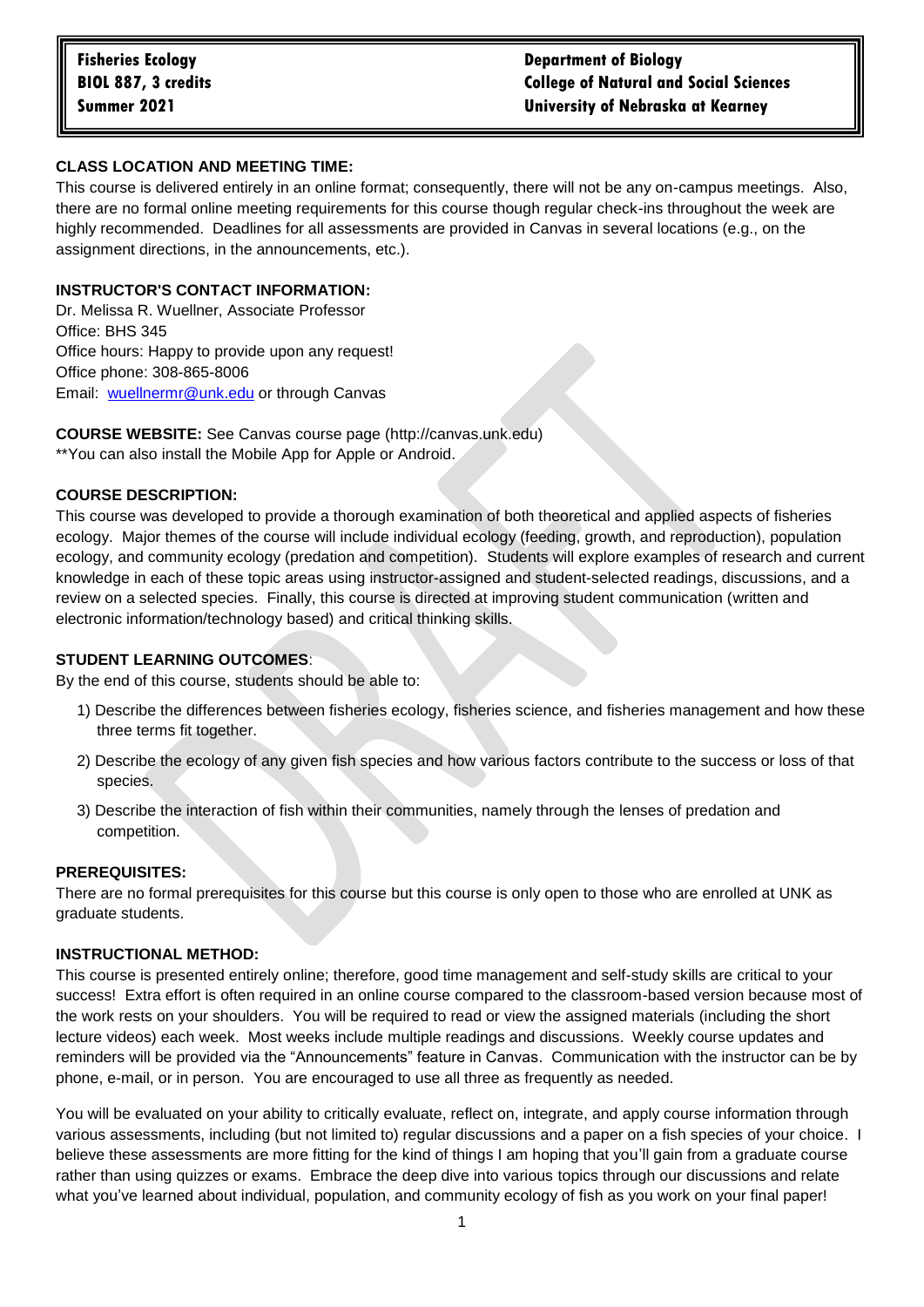# **COURSE REQUIREMENTS**:

Students are required to complete all textbook or other assigned readings, view all presentations, and contribute to all discussions as scheduled. Discussion posts and other assignments must be submitted by the assigned due dates. Students should make the effort to log into the class throughout the week rather than just one or two days, even if it is just a "quick check" of the discussions or announcements.

# **MISSED ASSIGNMENTS/QUIZZES/EXAMS AND MAKE-UP POLICY**:

Any and all discussions and assignments in this class MUST be submitted by the designated deadline (see course calendar below) unless you and I have discussed otherwise. If you do not have an approved absence, you will receive a zero on that assignment. Please note that computer emergencies (e.g., hard drive crashed, etc.) are NOT considered an excuse. You should always have an alternative means of accessing or submitting electronic information and course work. If you have an emergency (e.g., illness, death in the family, etc.), please contact me no later than *36 hours* after the missed deadline to make new arrangements.

# **REQUIRED MATERIALS:**

All required readings will be provided on Canvas. There is no single textbook to purchase as I will be drawing from many textbooks, journal articles, and potentially other readings to illustrate the concepts of this course. Students will be selecting peer-reviewed articles to present and discuss as well. If you are interested in purchasing any of the textbooks referenced in class for the future, please let me know and I can provide more information.

For research resources, please be sure to use your local university library as well as online search engines (e.g., Google Scholar) as you will likely need to access older articles that may or may not be available online. Remember that the UNK Library has a ton of great resources that are accessible to distance students through electronic access to journals or Interlibrary Loan! Visit<https://library.unk.edu/> for more information.

**GRADING POLICY:** Below is a roughly estimated breakdown of the assignments and points for this course. Please note that these points may be subject to change but that those changes will be communicated with you in a timely fashion. Grades will be entered in Canvas so you should be aware of where you stand throughout the next 8 weeks.

| <b>Grade Item</b>                                               | <b>Points</b> |
|-----------------------------------------------------------------|---------------|
| Introductory Video                                              | 10            |
| Species Review Paper (proposed topic, outline, and final paper) | 150           |
| Discussions (15 discussions x 25 points each)                   | 375           |
| "What if?" Scenario                                             | 50            |
| <b>Final Reflection</b>                                         | 25            |
| <b>TOTAL</b>                                                    | 610           |

Grades in this class will be assigned according to the standard scoring system described below. Only by attaining these percentages can you be assured of receiving a desired grade.

| $A+$ | $97 - 100\%$ | A | $94 - 96 \%$ | A-        | $90 - 93\%$ |
|------|--------------|---|--------------|-----------|-------------|
| $B+$ | $87 - 89\%$  | B | 84 – 86%     | <b>B-</b> | $80 - 83%$  |
| $C+$ | $77 - 79\%$  | C | 74 – 76%     | $C-$      | l 70 – 73%  |
| D+   | $67 - 69 \%$ | D | $66 - 64\%$  | D-        | $60 - 63%$  |
|      |              |   | $<60\%$      |           |             |

*Please note: If your final grade is within 0.5% of the next highest grade, your grade will be rounded up (e.g., an 89.50% will be considered an "A-"). This is the definitive cutoff for rounding grades. There will be no exceptions to this policy.*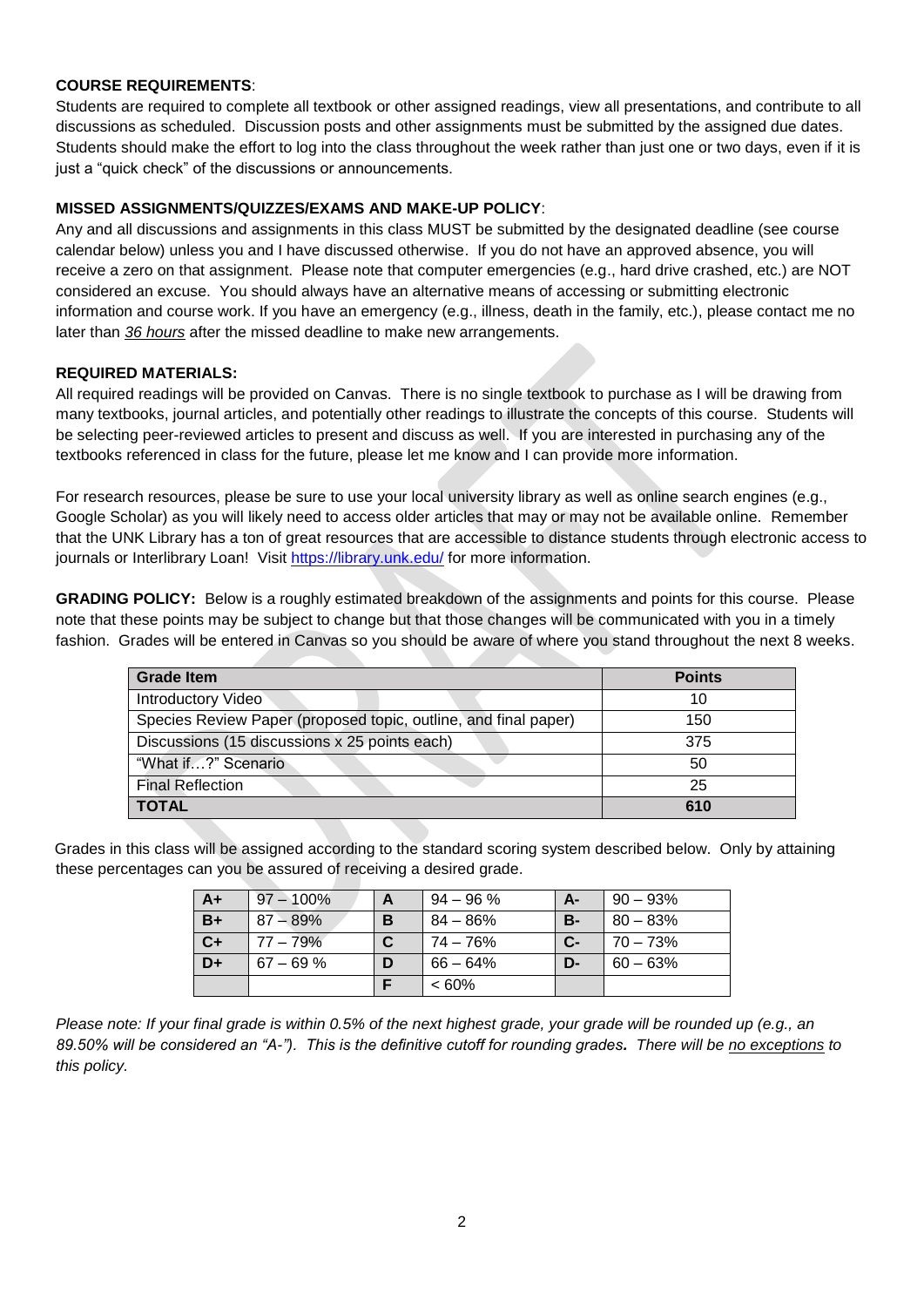**COURSE CALENDAR:** This is a *tentative* course schedule. I say "tentative" because, well, stuff can happen (as we learned in 2020!). If changes are made to the schedule, the class will be notified. Check the assignment directions, the Canvas calendar, and the "Announcements" page for due dates for discussions, assignments, and exams. *Please note that this schedule is subject to revision as necessary. Changes to the schedule will be communicated in a timely fashion.*

| <b>Week</b>    | <b>Dates</b>                                                       | Unit(s)                   | <b>Topic</b>                                                                            | <b>Discussions</b>            | <b>Assignments</b>                                                                                                                                       |  |  |  |
|----------------|--------------------------------------------------------------------|---------------------------|-----------------------------------------------------------------------------------------|-------------------------------|----------------------------------------------------------------------------------------------------------------------------------------------------------|--|--|--|
|                | $5/24 - 5/30$                                                      | Course Introduction       | Introduction to Fisheries<br>Ecology, Fisheries<br>Science, and Fisheries<br>Management | None                          | Watch "Course Orientation Video" and first lecture<br>video<br>Complete reading<br>Introduction Video (10 points)<br>Sign-up for Student-led Discussions |  |  |  |
| 2              | $5/31 - 6/6$                                                       | Individual Ecology        | Feeding, Growth, and<br>Activity                                                        | Instructor-led discussion (1) | Watch lecture video and complete reading(s)<br>Submit topic for Species Review paper (10 points)                                                         |  |  |  |
| 3              | $6/7 - 6/13$                                                       | Individual Ecology        | Reproduction                                                                            | Student-led discussions (3)   | Watch lecture video and complete reading(s)<br>Continue working on Species Review paper                                                                  |  |  |  |
| 4              | $6/14 - 6/20$                                                      | <b>Population Ecology</b> | <b>Evolutionary Selection</b>                                                           | Student-led discussions (3)   | Watch lecture video and complete reading(s)<br>Species Review Paper Outline (40 points)                                                                  |  |  |  |
| 5              | $6/21 - 6/27$                                                      | <b>Population Ecology</b> | <b>Stock-Recruitment</b><br>Relationships                                               | Student-led discussions (3)   | Watch lecture video and complete reading(s)<br>Continue working on Species Review paper                                                                  |  |  |  |
| 6              | $6/28 - 7/4$                                                       | <b>Community Ecology</b>  | Food Webs, Competition,<br>and Symbiosis                                                | Student-led discussions (3)   | Watch lecture video and complete reading(s)<br>Species Review paper due (100 points)                                                                     |  |  |  |
| $\overline{7}$ | $7/5 - 7/11$                                                       | <b>Community Ecology</b>  | <b>Invasive Species</b>                                                                 | Student-led discussions (2)   | Watch lecture video and complete reading(s)<br>Scenario: What if? (50 points)                                                                            |  |  |  |
| 8              | FINAL REFLECTION (100 points) - Due by 11:59 pm on Friday, July 16 |                           |                                                                                         |                               |                                                                                                                                                          |  |  |  |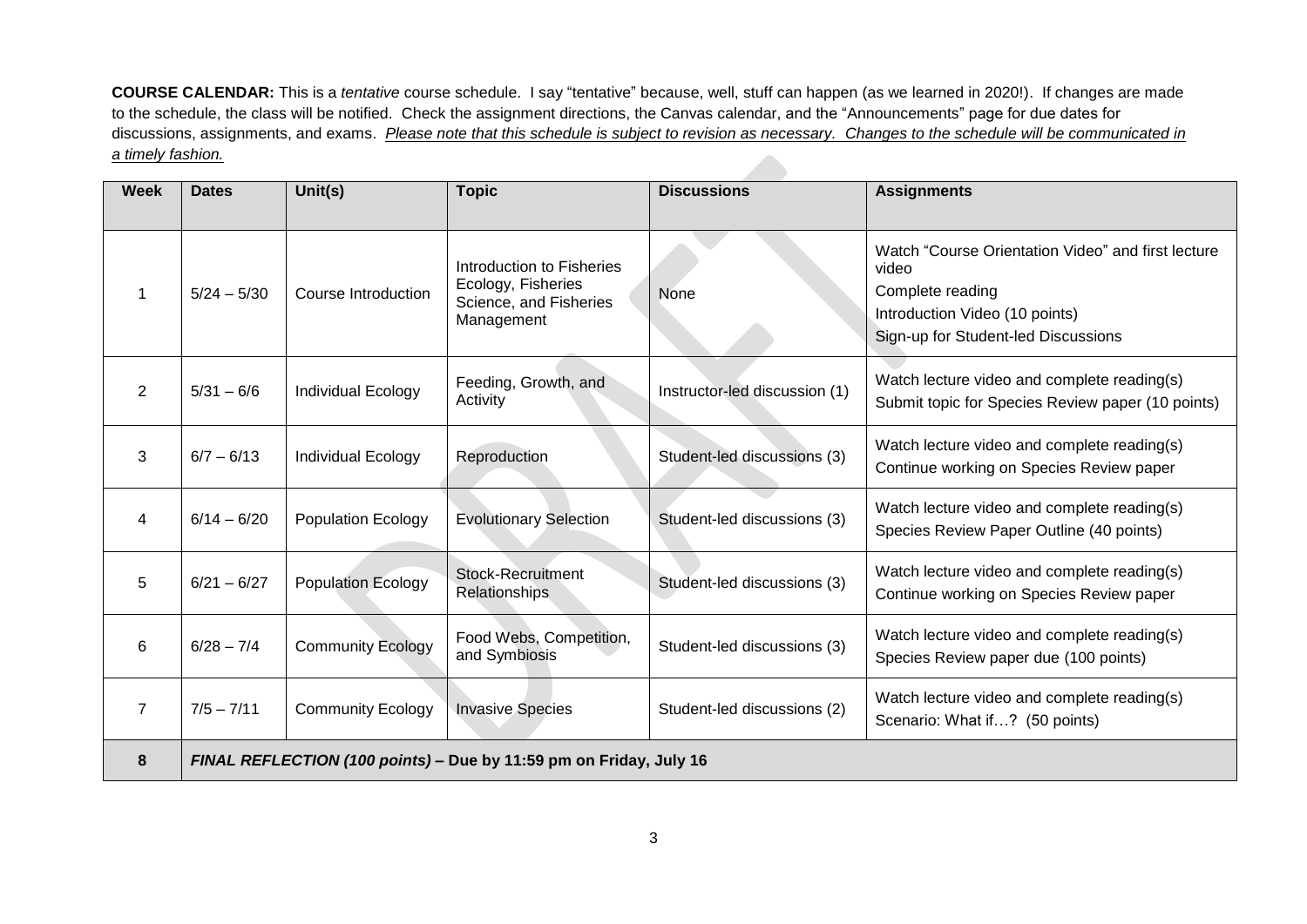# **PLAGIARISM AND ACADEMIC DISHONESTY:**

Plagiarism is defined as using more than four consecutive words form a source without a citation. You may not use another's words directly without putting them within quotations. It is also plagiarism when either an author's ideas or organization of concepts are used without giving a citation. Students caught plagiarizing will receive a failing grade for the assignment and will face additional punishments up to expulsion as outlined by University policy. I invite you to visit the online resource<http://www.plagiarism.org/> to make sure you understand what plagiarism is and how to avoid it.

In a similar vein, copying another student's work and claiming it as your own is considered a similar form of academic dishonesty. In this class, I do allow students to collaborate with one another. For example, you could trade drafts of the paper and provide a peer review before your submission. However, your submissions should reflect your own efforts and not the efforts of a classmate or classmates. Your learning and grade are your own and should be earned by you, even when collaborating with others.

# **STUDENTS WITH DISABILITIES:**

It is the policy of the University of Nebraska at Kearney to provide flexible and individualized reasonable accommodation to students with documented disabilities. To receive accommodation services for a disability, students must be registered with the UNK Disabilities Services for Students (DSS) office, 175 Memorial Student Affairs Building, 308-865-8214 or by email [unkdso@unk.edu.](mailto:unkdso@unk.edu)

### **STUDENTS WHO ARE PREGNANT:**

It is the policy of the University of Nebraska at Kearney to provide flexible and individualized reasonable accommodation to students who are pregnant. To receive accommodation services due to pregnancy, students must contact Cindy Ference in Student Health, 308-865-8219. The following link provides information for students and faculty regarding pregnancy rights. [http://www.nwlc.org/resource/pregnant-and](http://www.nwlc.org/resource/pregnant-and-parenting-students-rights-faqs-college-and-graduate-students)[parenting-students-rights-faqs-college-and-graduate-students.](http://www.nwlc.org/resource/pregnant-and-parenting-students-rights-faqs-college-and-graduate-students)

#### **UNK STATEMENT OF DIVERSITY & INCLUION:**

UNK stands in solidarity and unity with our students of color, our LatinX and international students, our LGBTQIA+ students and students from other marginalized groups in opposition to racism and prejudice in any form, wherever it may exist. It is the job of institutions of higher education, indeed their duty, to provide a haven for the safe and meaningful exchange of ideas and to support peaceful disagreement and discussion. In our classes, we strive to maintain a positive learning environment based upon open communication and mutual respect. UNK does not discriminate on the basis of race, color, national origin, age, religion, sex, gender, sexual orientation, disability or political affiliation. Respect for the diversity of our backgrounds and varied life experiences is essential to learning from our similarities as well as our differences. The following link provides resources and other information regarding D&I: [https://www.unk.edu/about/equity-access](https://www.unk.edu/about/equity-access-diversity.php)[diversity.php.](https://www.unk.edu/about/equity-access-diversity.php)

# **REPORTING STUDENT SEXUAL HARASSMENT, SEXUAL VIOLENCE OR SEXUAL ASSAULT:**

Reporting allegations of rape, domestic violence, dating violence, sexual assault, sexual harassment, and stalking enables the University to promptly provide support to the impacted student(s), and to take appropriate action to prevent a recurrence of such sexual misconduct and protect the campus community. Confidentiality will be respected to the greatest degree possible. Any student who believes she or he may be the victim of sexual misconduct is encouraged to report to one or more of the following resources:

# **Local Domestic Violence, Sexual Assault Advocacy Agency:** 308-237-2599

# **Campus Police (or Security):** 308-865-8911

#### **Title IX Coordinator:** 308-865-8655

Retaliation against the student making the report, whether by students or University employees, will not be tolerated.